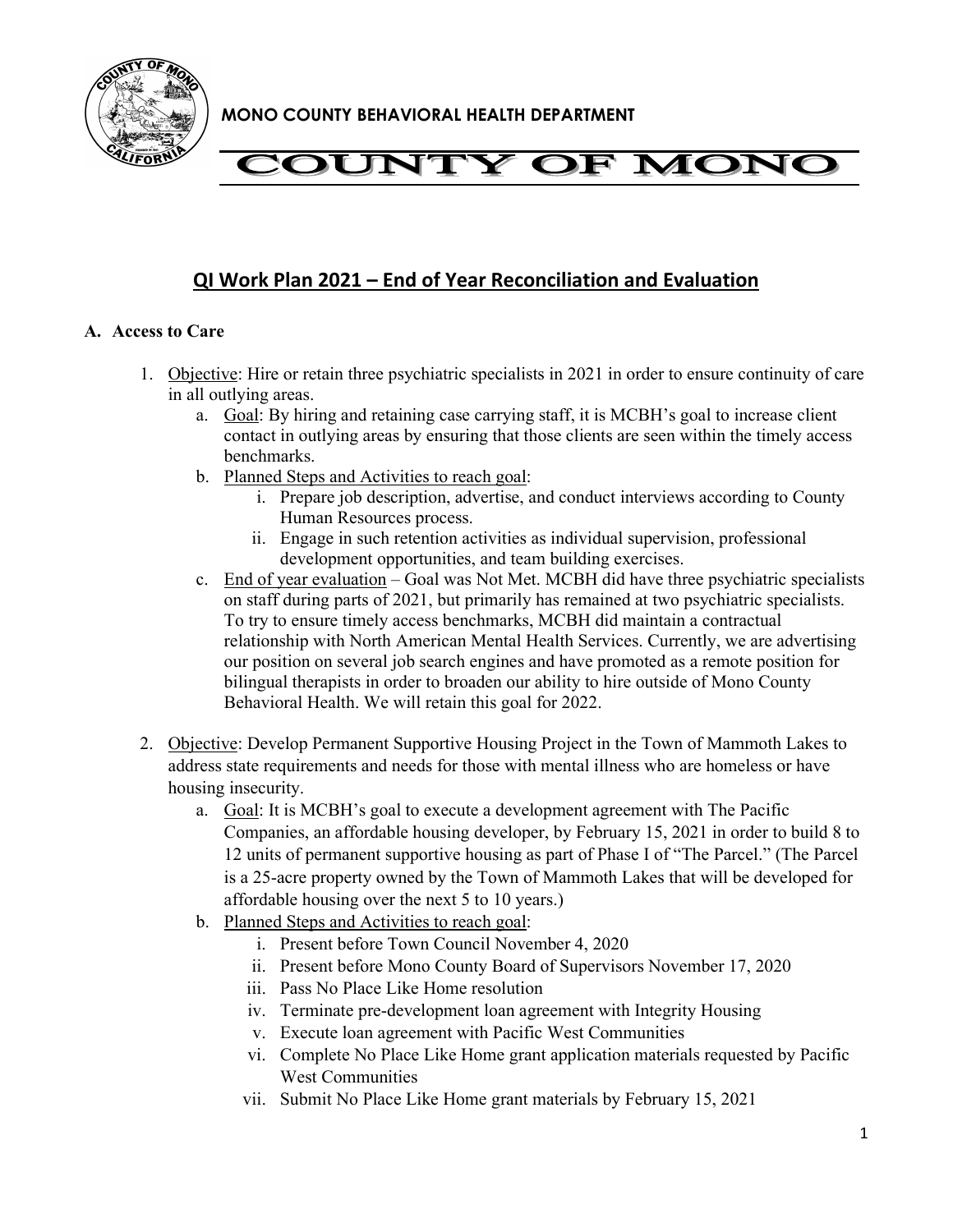

# **'OUNTY OF MONG**

- viii. Track progress of Pacific West Communities on funding applications, entitlement process, community feedback, etc.
- c. End of year evaluation Goal was Partially Met. MCBH met all components of this goal but entered into a *pre*-development loan agreement in anticipation of entering into a full development agreement. The pre-development loan agreements, letters of commitment, and No Place Like Home Supportive Services Plan MOU state that MCBH will enter into a development agreement with Pacific West Communities once all funding to make the project feasible has been secured. After participating in two rounds of Low-Income Housing Tax Credit applications, MCBH worked with the developer as they applied for a new source of funding through the Housing Accelerator Program. In the interim, MCBH has continued to track progress on the project and recently attended a groundbreaking ceremony where the land for the project is being cleared and graded. It is anticipated that this source of funding will be awarded to the project in FY 21-22 and MCBH will be able to enter into a development agreement – this portion of the goal to be retained.
- 3. Objective: Through Drug-Medi-Cal, the state mandates that Mono County Behavioral Health will provide and/or facilitate points of access for residents needing Medically Assisted Treatment (Methadone, Suboxone, Vivitrol).
	- a. Goal: It is MCBH's goal to continue to promote this best practice and attempt to find providers who are licensed to provide MAT throughout 2021.
	- b. Planned Steps and Activities to reach goal:
		- i. MCBH will coordinate with the waivered provider in Coleville to provide MAT to clients in Mono County.
		- ii. MCBH will work with waivered provider who presently provides care through NAMHS (North American Mental Health Services).
	- c. End of year evaluation Goal was met: MCBH provides access to all clients who need MAT via tele health. MCBH is also has a contract with Bright Heart for MAT Services.
- 4. Objective: Access Call Log/Contact Log/Call Log: Every call to MCBH front office and the 24/7 access line including intake calls, crisis calls, other calls to the 24/7 access line and walk-in initial requests for services will be logged.
	- a. Goal: 100% of requests for services and calls to the 24/7 access line will be logged.
	- b. Planned Steps and Activities to reach goal:
		- i. Staff who answer the 24/7 access line will use the new Access/Contact/Call log spreadsheet with drop down menus to ensure appropriate tracking and follow up.
		- ii. MCBH will provide training and re-training to front office and 24/7 access line staff to ensure all calls and initial service requests are logged. Will also train to ensure all boxes are filled in and none are blank.
		- iii. QI Coordinator will monitor the log monthly to identify where additional training may be needed.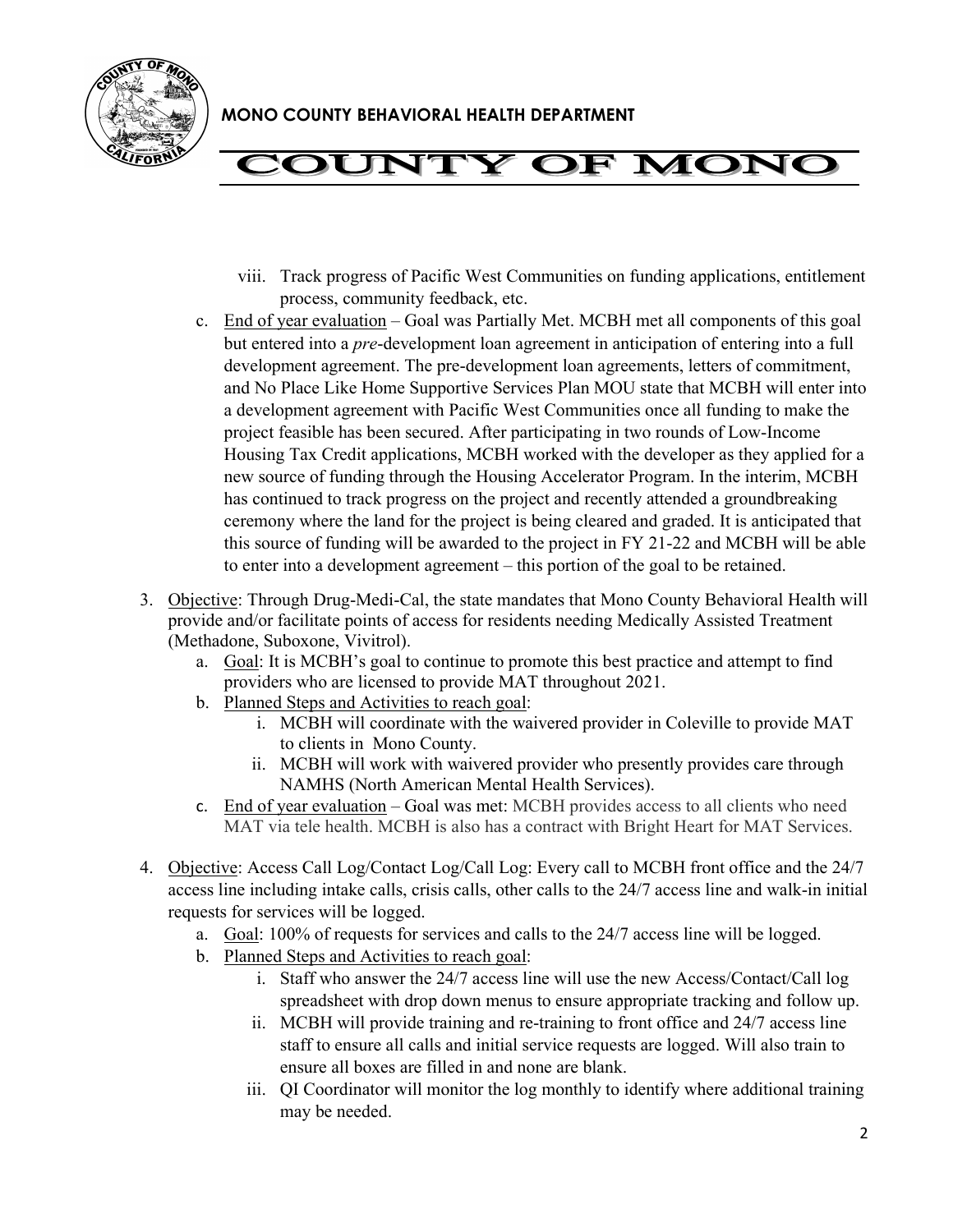

## **COUNTY OF MONC**

- iv. MCBH will conduct test calls to the access line and check to see if every call is logged. Subsequent training needs will be assessed based on the results.
- v. QIC will discuss additional measures to ensure this goal is met.
- c. End of year evaluation Goal was not met. After one year of piloting the logging of all calls made to the front office and 24/7 call line, MCBH discovered this practice made it more difficult to log calls that came to the actual 24/7 call line. MCBH also experienced difficulties answering and logging all 24/7 access line calls due to phone answering procedures developed in response to Covid-19. In conjunction with this pilot, MCBH had all calls to the access line forwarded to the main front office line, which made it impossible to prioritize access line calls. MCBH has since stopped having the 24/7 access line phone number forward and is limiting call logging solely to 24/7 access line calls and calls for service requests. Goal to be amended and retained for 2022.

### **B. Quality of Care**

- 1. Objective: Continue Sustainability Phase in Mono County following completion of Regional Innovation Project with Inyo and Alpine Counties.
	- a. Goal: The Eastern Sierra Strengths Model Learning Collaborative (ESSBLC) was a twoyear program for those working with people who are engaged with any one of the following programs: Behavioral Health, Public Health, Child Welfare, Probation, Law Enforcement, Wild Iris, Hospital/Medical Services, Schools. MCBH has now reached the Sustainability Phase and is implementing the Strengths Model within Mono County, using strengths assessment and personal recovery planning tools. The aim of these tools is to improve outcomes such as housing, employment, social involvement, and education through adherence to treatment services that promote hope, wellbeing, and purpose for our most vulnerable residents.
	- b. Planned Steps and Activities to reach goal:
		- i. Develop strategies for how to collect and evaluate data around the use of our outcome tool. Use the Strength Model's outcome tool and outcome measures.
		- ii. The MHP has implemented the following evidence-based strengths model forms from the ESSBLC and will train new staff beginning in 2021 on the use of:
			- o Strengths Assessment
			- o Personal Recovery Plan
			- o Motivational Interviewing
		- iii. MCBH has also created its own Care Coordination/Case Management assessment for initial assistance with understanding a client's needs
			- o Need for Care Coordination / Rehab Aid Services
	- c. End of year evaluation Goal was not met. This is due to MCBH choosing to no longer utilize the "case management assessment" tool. This is in response to most of the personnel trained in how to utilize this tool leaving our department at the end of 2020/beginning of 2021. Due to the timely and fiscal burden it takes to be trained in the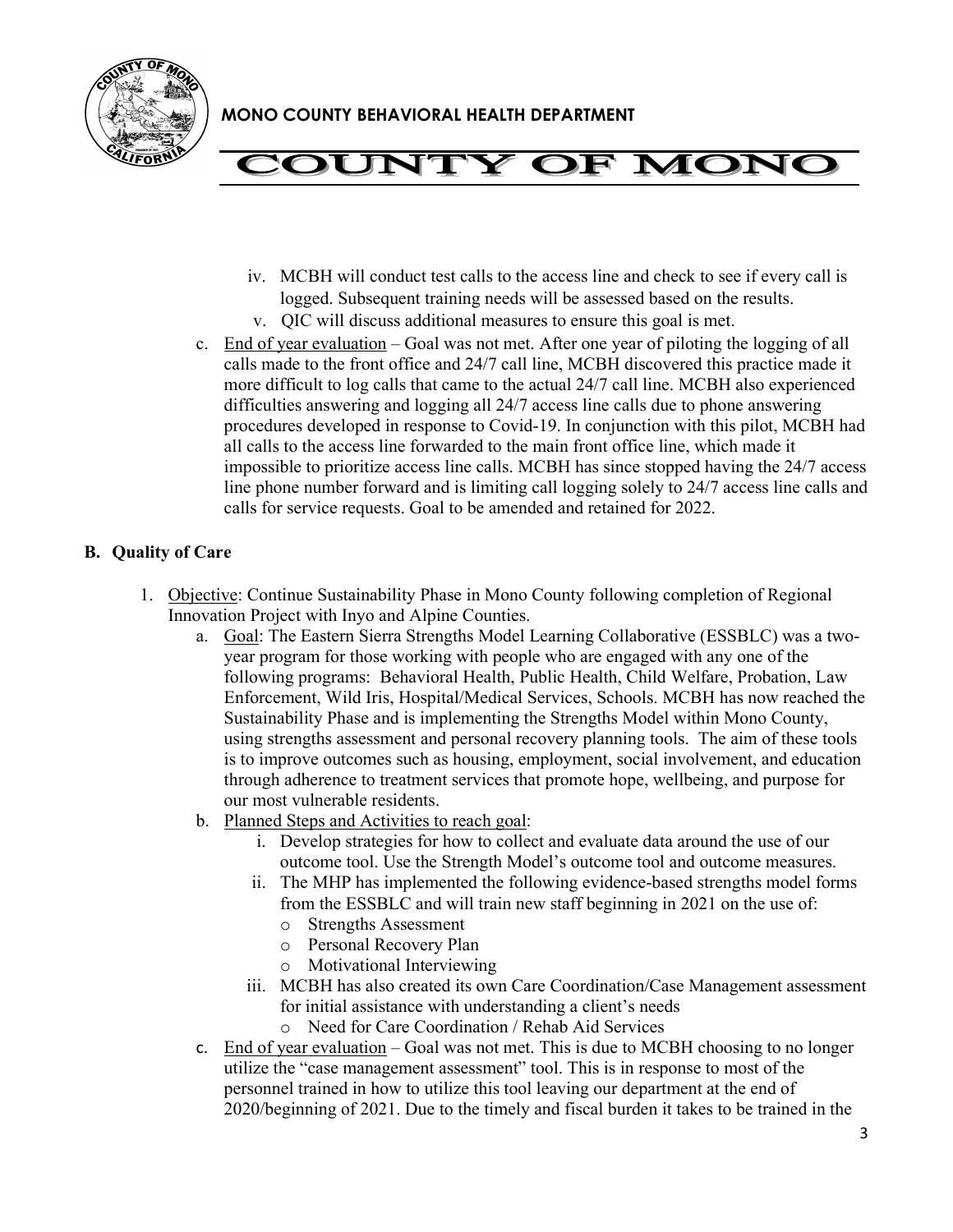

# **COUNTY OF MONC**

case management assessment tool, we have chosen to no longer pursue the utilization of this tool. We will not be adding this goal to next year's plan. Instead, we will be using the Prodromal Questionnaire, Brief Version (PQ-B) beginning 2022.

- 2. Objective: Create an "Intensive Outpatient Service" delivery system as defined by the State of California Substance Use Program.
	- a. Goal: It is MCBH's goal to train all staff in relevant treatment modalities including harm reduction. Implement IOT groups by January 7, 2021.
	- b. Planned Steps and Activities to reach goal:
		- i. Begin introduction groups to SUD utilizing evidenced-based Change Company and Matrix Model curricula.
		- ii. Ongoing Staff trainings at MCBH regarding SUD treatment and modalities appropriate to harm reduction.
	- c. End of year evaluation Goal was met. MCBH SUD staff has attended trainings on MI and ASAM Relapse Prevention. We have harm reduction staff, program and services. MCBH SUD has weekly ongoing Trauma and Relapse Prevention groups. This goal will be continued in 2022.
- 3. Objective: Ensure that transition planning for eventual discharge begins upon intake and informs quality of care provided to clients.
	- a. Goal: Develop a strategy to ensure that transition planning is an integral part of the client's care throughout the duration of services provided by MCBH through 2021 and beyond.
	- b. Planned Steps and Activities to reach goal (these steps are for 2021 and additional steps will be added in subsequent years to ensure completion of this goal):
		- i. Provide training to all staff who provide services to clients on how to begin transition planning at the time of intake.
		- ii. MCBH management and clinical supervisors will determine strategies to ensure revamping the intake and assessment process to ensure discharge planning is embedded into all aspects of treatment planning.
		- iii. Utilize assessment measurements including PHQ and GAD-7 to assist in determining clinically appropriate transition planning.
		- iv. Develop training for clinical staff to ensure clients are given an accurate diagnosis, which will assist in more appropriate transition planning.
	- c. End of year evaluation Goal was met. All therapists have been trained in using the GAD7 and PHQ9 in identifying diagnosis. Additionally, the therapists have been trained in the importance of consulting with the psychiatrist (if applicable) to best determine diagnostic impressions. Therapists are engaged in weekly or biweekly individual supervision in which diagnosis is regularly discussed and training is provided. Comprehensive Treatment plans are created with transition and discharge in mind and only created with full consent and consultation from the client. Moving forward and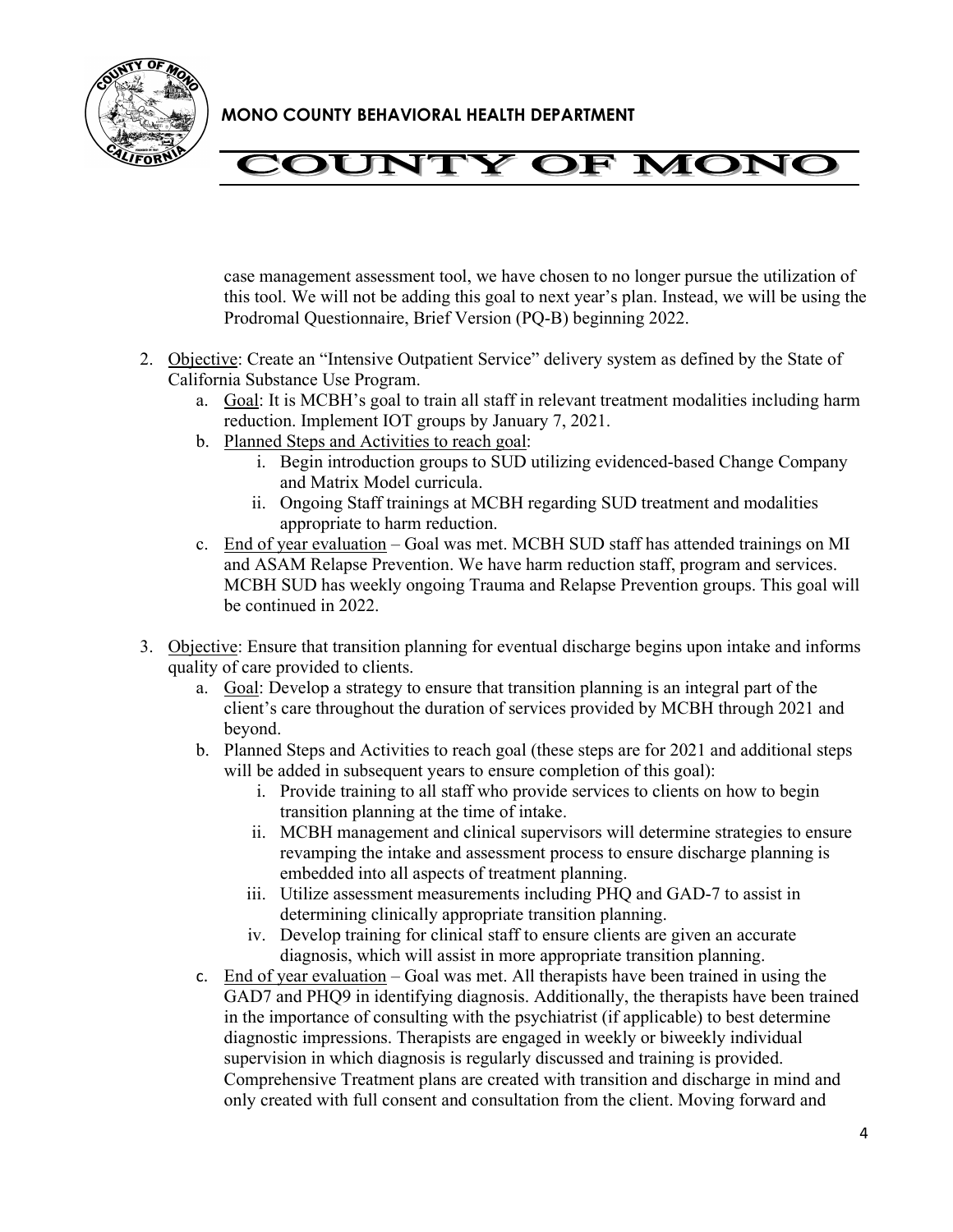

## **COUNTY OF MONC**

beginning in 2022, we will continue to plan and document discharge plans in the initial intake assessment and will complete a discharge summary for planned discharges. Beginning in January of 2022, we will also be using the Prodromal Questionnaire, Brief Version (PQ-B) tool to assist in the diagnosis of psychotic disorders.

- 4. Objective: Outreach to community members, consumers, family members, other agencies, nonprofits, etc., for membership in the QIC meetings.
	- a. Goal: Continually improving upon consumer outcomes, access to care and quality of care and increasing membership of the QIC through 2021.
	- b. Planned Steps and Activities to reach goal:
		- i. Staff reaching out to consumers at the end of sessions and/or during the assessment process. Write a script to invite them to participate in the QIC.
		- ii. Postings on our website/Facebook pages.
		- iii. Email out to those currently on our Wellness Calendar email list.
		- iv. Provide information at Focus Groups.
		- v. Outreach to non-profits (e.g. Wild Iris and other area non-profit agencies)
		- vi. Address at the Board of Supervisors Meetings when doing a presentation and/or during the public open-session portion of the meeting.
		- vii. Discussion amongst Leadership Team for additional outreach ideas.
		- viii. Addressing the specific steps and activities that were taken each month at our QIC meeting and reporting out on those steps.
		- ix. Develop a process and identify funding sources for providing gift cards or stipends to our consumer/family members that are not county employees who participate in our QIC meetings,
		- x. QIC to discuss ways to make meetings more interesting to clients and family members and design process in a way that solicits input on a wide range of QIC topics.
	- c. End of year evaluation Goal was met. In 2021, MCBH added one peer to its QIC, but more importantly, developed a system for bridging together the Behavioral Health Advisory Board (BHAB) and Cultural Outreach Committee (COC) meetings, both of which have more stakeholder and community involvement. Each BHAB and COC meeting has a "Quality Improvement Discussion Topic" that is discussed and key points are relayed back to the QIC. This goal will be continued for 2022.

### **C. Consumer Outcomes**

- 1. Objective Ensure that outcome measures utilized by MCBH are in fidelity with the strengthbased model.
	- a. Goal: Collect client outcomes on a regular schedule using validated measurement tools.
	- b. Planned Steps and Activities to reach goal:
		- i. Calculate the assessment scores over time on average.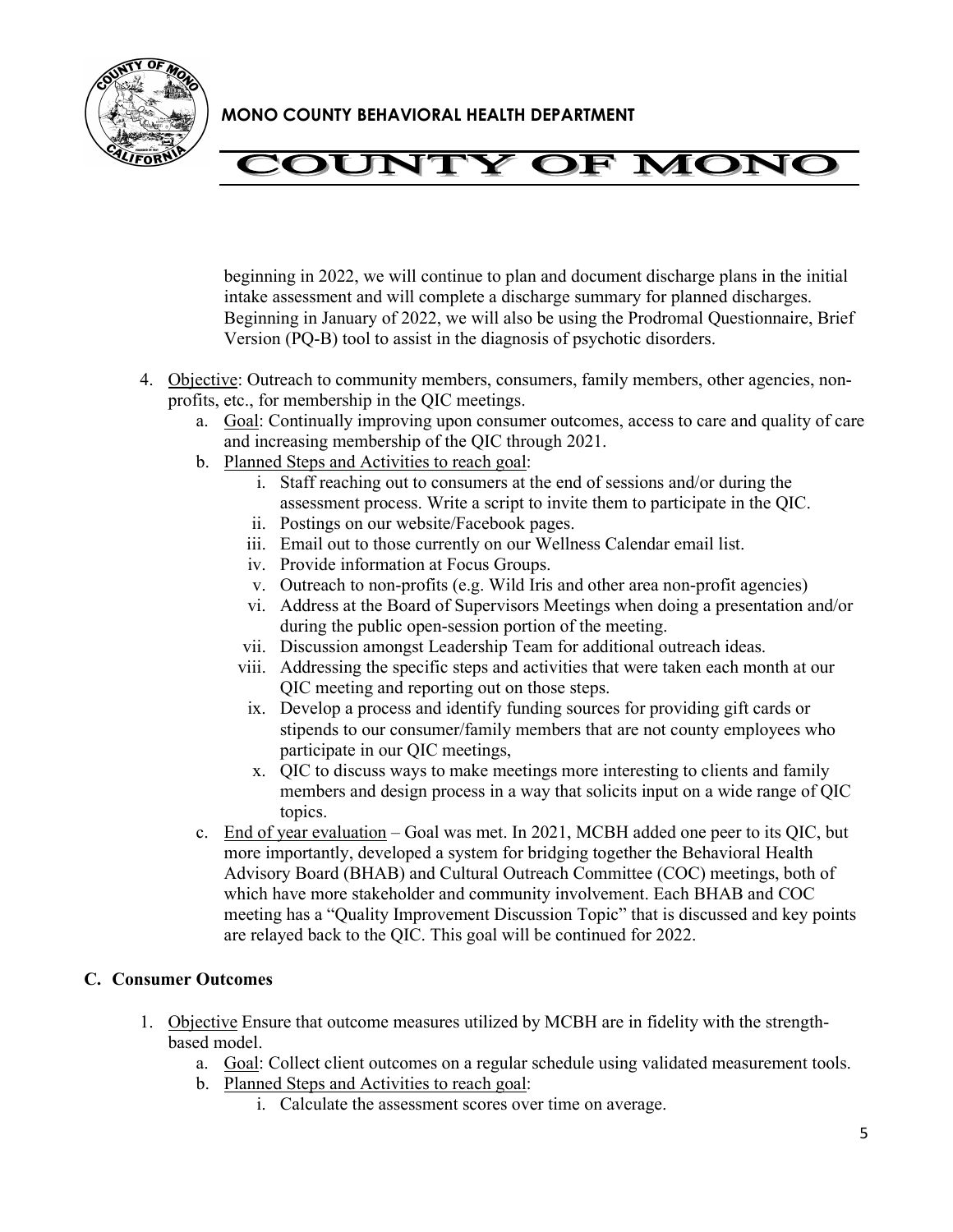



- ii. Determine what we can do to improve the scores.
- iii. Analyze scores to determine whether or not MCBH is meeting the clinical needs of its clients.
- iv. Determine whether other factors should be considered in order to optimize client care.
- v. Review the assessment and client planning process to ensure our practices are consistent with the strength-based model.
- c. End of year evaluation Goal was not met. As described above, MCBH has decided to no longer use the tools from the Strengths Model. In order to track and assess clinical outcomes, MCBH currently focuses on the GAD-7 and PHQ-9 and recently implemented the Prodromal Questionnaire, Brief Version (PQ-B) tool to assist in the diagnosis of psychotic disorders.
- 2. Objective: Fully implement Wraparound program evaluation, including CANS assessment, Family Empowerment Scale, and Wrap Principle Fidelity Surveys for all new families entering Wrap.
	- a. Goal: Higher level of care for consumers.
	- b. Planned Steps and Activities to reach goal:
		- i. Meet with Wrap Coordinator to ensure that previously designed Wraparound evaluation continues to meet program's needs.
		- ii. Hire Staff Services Analyst I and assign this person responsibility of implementing Wraparound evaluation.
		- iii. Inform Wraparound staff of components of evaluation.
		- iv. Collect data according to timeframes on plan.
		- v. Report data back to Wraparound stakeholders.
	- c. End of year evaluation Goal was partially met. MCBH has experienced a variety of workforce shortages in 2021. Although the department was able to hire a Staff Services Analyst, it lost its long-time Wrap Coordinator. As a result, the Wrap evaluation was only partially implemented, with an emphasis on the CANS assessment. Goal to be amended and retained for 2022 and will be aligned with the recently updated Wrap Plan.
- 3. Objective: Working in conjunction with the Special Project Coordinator of the Community Corrections Partnership (AB109 Realignment), MCBH will create a comprehensive response to address opiate and other narcotic use in Mono County as it relates to treatment, prevention, and enforcement.
	- a. Goal: It is MCBH's goal to actively collaborate with agencies such as Mammoth Hospital, Mono County District Attorney, Law Enforcement agencies, and other county departments to establish a full spectrum response for those struggling with opiate/narcotic addiction. This collaboration will result in a structured prevention, enforcement, and treatment plan to be implemented by June 30, 2021.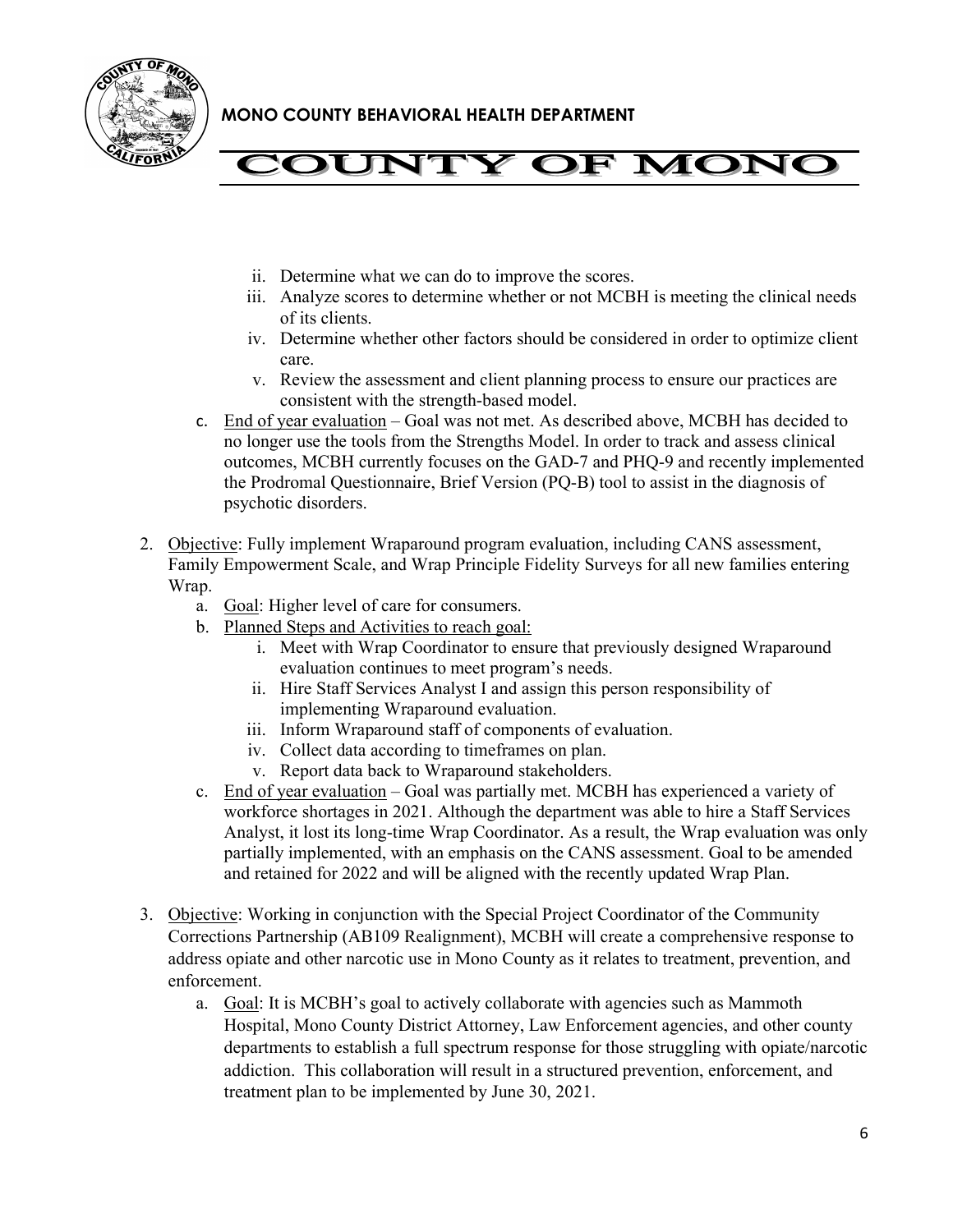

# **COUNTY OF MONC**

- b. Planned Steps and Activities to reach goal:
	- i. Evaluation and implementation.
	- ii. Collaboration with various agencies.
	- iii. Participation in the Mono County Substance Use Taskforce.
	- iv. Sustain by working with Eastern Sierra Substance Use project meeting.
- c. End of year evaluation Goal was partially met. Due to Covid-19, MCBH put the more formal components of this plan on hold. That said, MCBH has created a strong working partnership with Mono County Public Health and the Eastern Sierra Substance Use Task Force specifically around Naloxone Distribution and Harm Reduction Efforts. At least one staff member from MCBH attends the Eastern Sierra Substance Use Task Force meeting. MCBH implemented an electronic data collection system to ensure that all distribution of Naloxone and Harm Reduction supplies is tracked and this data will be included in a new monthly data report to the leadership team. MCBH recently received CRRSAA funds that will be used to pay for food, promotional materials, and other supplies needed to host one large-scale Naloxone Distribution event per quarter for the next several years. This goal will be continued in 2022.
- 4. Objective: Select an upgraded Electronic Health Record (EHR) system in order to increase rates of data completeness, improve timeliness of notes, and add more specific coding mechanisms for time/productivity studies.
	- a. Goal: Release a Request for Proposals (RFP) by November 30, 2020. Implement the new EHR by September 1, 2021.
	- b. Planned Steps and Activities to reach goal:
		- i. Release an RFP for an upgraded EHR system.
		- ii. Complete the RFP process and select an EHR vendor.
		- iii. Meet with vendor to identify EHR specifications and plan implementation.
		- iv. Train staff on implementation and use of EHR.
		- v. Implement new EHR.
	- c. End of year evaluation Goal was partially met. MCBH has selected a new EHR and will begin implementation by January 1, 2022. Goal to be retained.

#### **D. Evidence of QI activities**

### • **Clinical PIP**

- 1. Objective: Develop new clinical PIP responding to the comparatively high rate of youth entering the MCBH crisis system pre- and post-COVID-19.
	- a. Goal: Increase youth resiliency, as measured by feelings of connectedness and sadness, through continued hosting of the alternatives program Clubhouse Live (CHL).
	- b. Planned Steps and Activities to reach goal: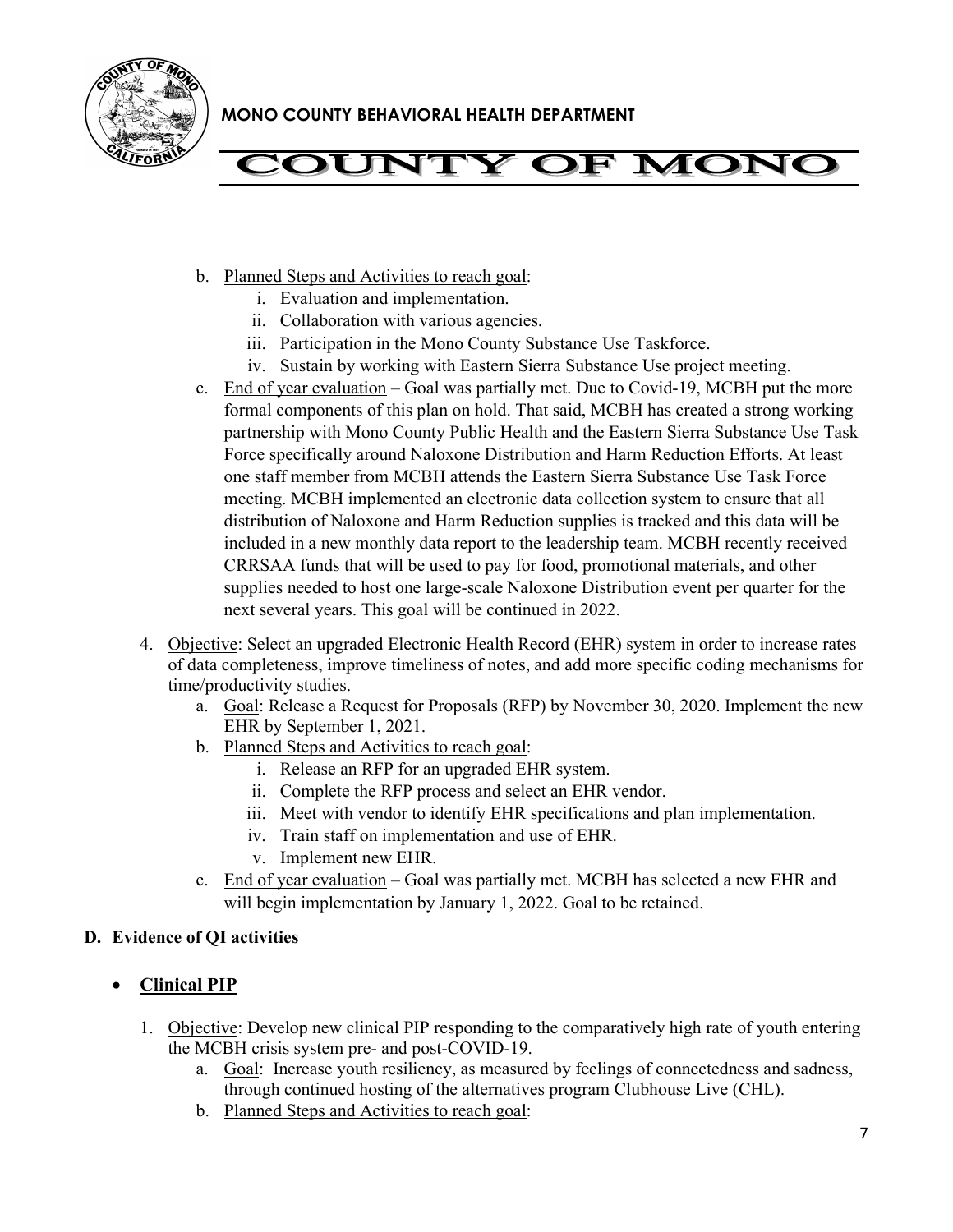

## **'OUNTY OF MONC**

- i. Explore internal capacity for implementing and hosting programming.
- ii. Identify a staff member and general location to host CHL.
- iii. Advertise within Mono County in schools and other areas for CHL.
- iv. Host CHL programming.
- v. Periodically administer a specific PIP-CHL survey to measure feelings of sadness and connectedness.
- vi. Assess survey results over time and determine effectiveness of PIP intervention.
- vii. Submit 2022 PIP with updates of data and outcomes.
- c. End of year evaluation Goal was met. Starting in February 2022 the Staff Services Analyst and Programs Manager met extensively to discuss the clinical PIP. Crisis data was analyzed and presented to the PIP Reviewer. A PIP Committee was formed and met to discuss the clinical PIP in-depth from March to May 2021. During the April 2021 External Quality Review, it was determined by reviewers that the PIP was active but needed a significant rewrite. In response to reviewer feedback, the youth crisis aspect of the PIP was abandoned and replaced with the current research goal of increasing youth resiliency via alternatives programming. Since then, the PIP has been determined Active. CHL has been running since February 2021 and is running currently. Surveys were administered in September and October 2021, with the decision to administer the PIP survey monthly. Results are looked at on a monthly basis as part of the internal Monthly Data Report. The PIP for 2022 is due in March and staff have been in contact with the PIP reviewer updating her as needed. Retain this goal with modifications for 2022. Modifications are: Objective: Continue with clinical PIP administration for increasing Youth Resiliency and submit updated findings for the 2022 PIP.

### • **Non-Clinical PIP**

- 1. Objective: Develop and implement a new non-clinical PIP based on input from the QIC.
	- a. Goal: Decrease the rates of clients unexpectedly dropping out of services by restructuring intake procedures, such as revising the Welcome Packet and offering an "Immediate Connection" to staff within 3 business days, and by implementing a "recovery call" system for clients that are no-shows for scheduled appointments.
	- b. Planned Steps and Activities to reach goal:
		- i. Determine the rates of clients that unexpectedly drop-out of services (noshow no-contact) as a baseline.
		- ii. Develop intervention procedures: Refine the Welcome Packet to be more welcoming and less intimidating; Connect new intakes with a Case Manager within 3 business days; and develop a procedure for clients that miss appointments without contacting MCBH.
		- iii. Train staff on the new welcome packet, immediate connection and recovery call procedures.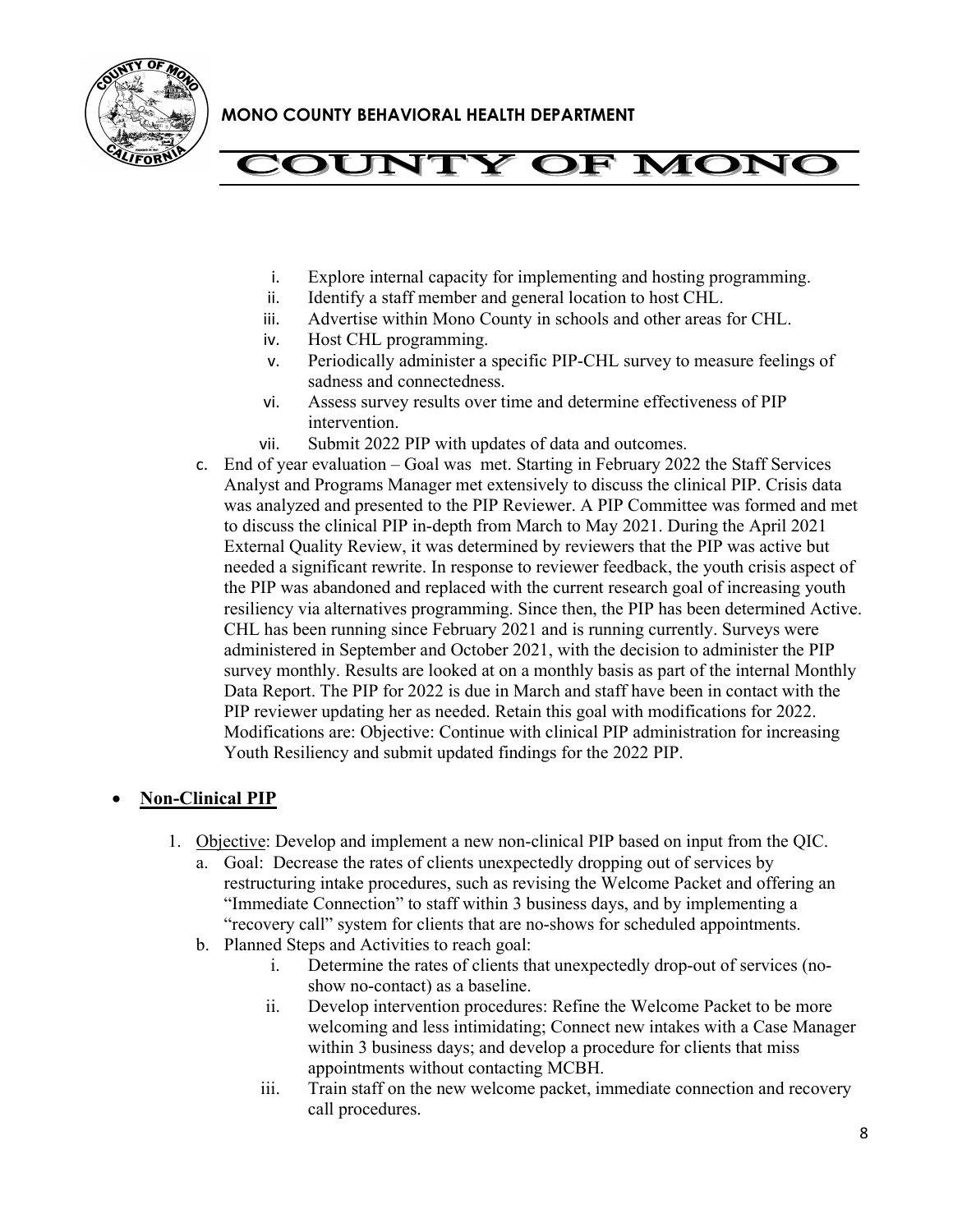

## **'OUNTY OF MONC**

- iv. Review data on a monthly basis to analyze changes in the unexpected dropout rate.
- v. Submit data and intervention findings in the 2022 PIP.
- c. End of year evaluation Goal was met. Starting in February 2022 the Staff Services Analyst and Programs Manager met extensively to discuss the non-clinical PIP. The internal intake log was analyzed and identified problems with client retention related specifically to clients that are no-show to appointments without contacting MCBH. It was further identified that most of the "unexpected drop-outs" were occurring early in the service process – before filling out the welcome packet or receiving a clinical assessment. Three interventions were created to address this: Revamping the MCBH Welcome Packet to be easier to understand and less formal, connecting new clients with a provider within 3 business days (Immediate Connection), and implementing a "recovery call" procedure in which clients that miss their Intake or Assessment appointments without contacting us are called once per day for three days after the no-show. Two of the three interventions were implemented in May 2021 – the Immediate Connection and Recovery Attempt procedures. The new revamped Welcome Packet has not yet been released. Because the interventions were introduced after the External Quality Review in April 2021, the non-clinical PIP was deemed "Non-Active". However, because interventions were assigned and introduced during 2021, the PIP is expected to be considered Active for the 2022 PIP submission. Data is to be collected and reviewed periodically through July 2022. The PIP for 2022 is due in March and staff have been in contact with the PIP reviewer updating her as needed. Retain this goal with modifications for 2022. Modifications are: Objective: Continue with non-clinical PIP administration for decreasing the Unexpected Drop Out rate and submit updated findings for the 2022 PIP.

### **E. Monitoring activities**

- 1. Objective: Ensure that all charts are up to date, have informing materials, contain active treatment plans, and contain services which build off the medical necessity and milestones.
	- a. Goal: Monitor 35% of Medi-Cal charts.
	- b. Planned Steps and Activities to reach goal:
		- i. Train staff quarterly on how to write effective progress notes, milestones, and keep charts in working order.
		- ii. Continue improving review system, run PDSA's to determine effectiveness.
		- iii. QA Coordinator and Clinical Supervisor will review charts with Chart review tool, provide feedback, and correct any chart problems.
		- iv. Reviewed charts will be documented in Chart Review log, with any uncorrectable errors.
		- v. Any disallowances found will be submitted to fiscal department for correction.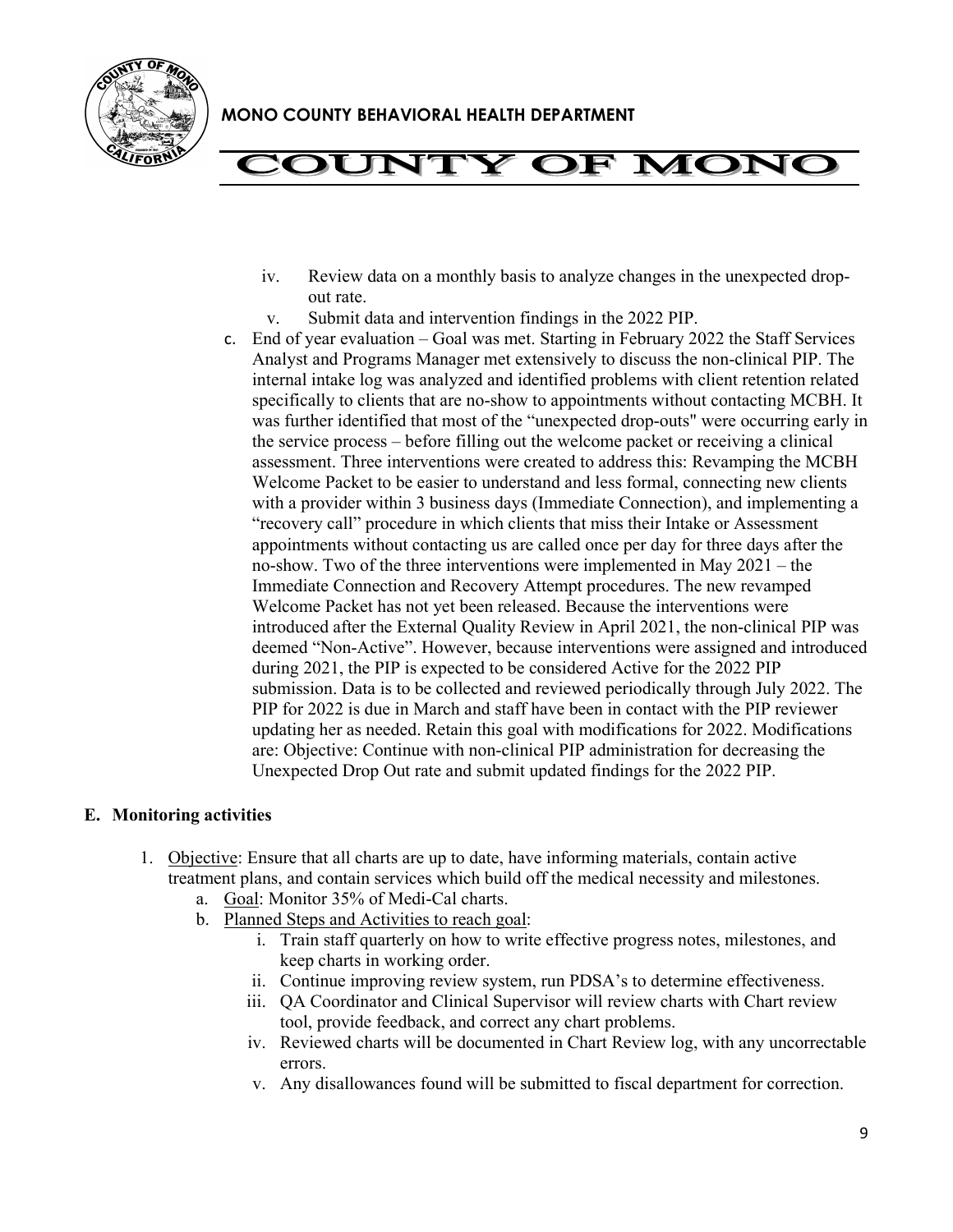

# **COUNTY OF MONG**

- c. End of year evaluation Goal was partially met. Staff were trained quarterly and ongoing on how to write effective progress notes, and milestones. Despite many charts being reviewed, we did not meet the goal of having 35% of charts being reviewed. An emphasis was placed on reviewing our North American Mental Health contracted providers. We did not meet this goal in part due to our Quality Assurance personnel leaving the agency and that position remaining vacant. New mechanisms are in place to determine when a client needs an updated treatment plan as it relates to medication management services. Additionally, the chart review database was completely changed to make it easily tracked and completely electronic. We will maintain this goal for the 2022 year but will change item "a" to state that we will monitor 5% of Medi-Cal Charts.
- 2. Objective: Protect consumers and MHP from fraudulent billing.
	- a. Goal: Verify 10% of delivered service a month.
	- b. Planned Steps and Activities to reach goal:
		- i. QA Coordinator and Committee will continue with current system for monitoring delivered services.
		- ii. Monitoring will occur on monthly basis.
		- iii. Analyze instances of services being recorded in an erroneous manner.
		- iv. Committee will evaluate any discrepancies found in billing and client verification.
		- v. QA Coordinator recognizes the need for further training and will schedule upcoming trainings with Fiscal & Technical Specialist III and/or Fiscal & Administrative Services Officer.
	- c. End of year evaluation Goal was partially met. MCBH is currently verifying three services every month. This task is currently being led by the Staff Services Analyst. This Analyst analyzes instances of services recorded in an erroneous manner and reports these instances to the Clinical Supervisor. We will keep this goal on for the 2022 year but change it to verifying 3 services a month at random. This will allow us to monitor the integrity of services and will still prove useful due to the low volume of clients that MCBH overall experiences.
- 3. Objective: Ensure that MCBH bills Medi-Cal for as many services and administrative activities that are allowable. Develop system that will ensure 100% time tracking with maximum billing possible for direct service providers.
	- a. Goal: Increase Medi-Cal billing and capture enhanced Medicaid reimbursement and Medi-Cal Administrative Activities (MAA) for qualifying projects and activities through 2021 and beyond.
	- b. Planned Steps and Activities to reach goal:
		- i. Conduct baseline studies to determine percentages of Medi-Cal billable services for each provider and for MCBH as a whole.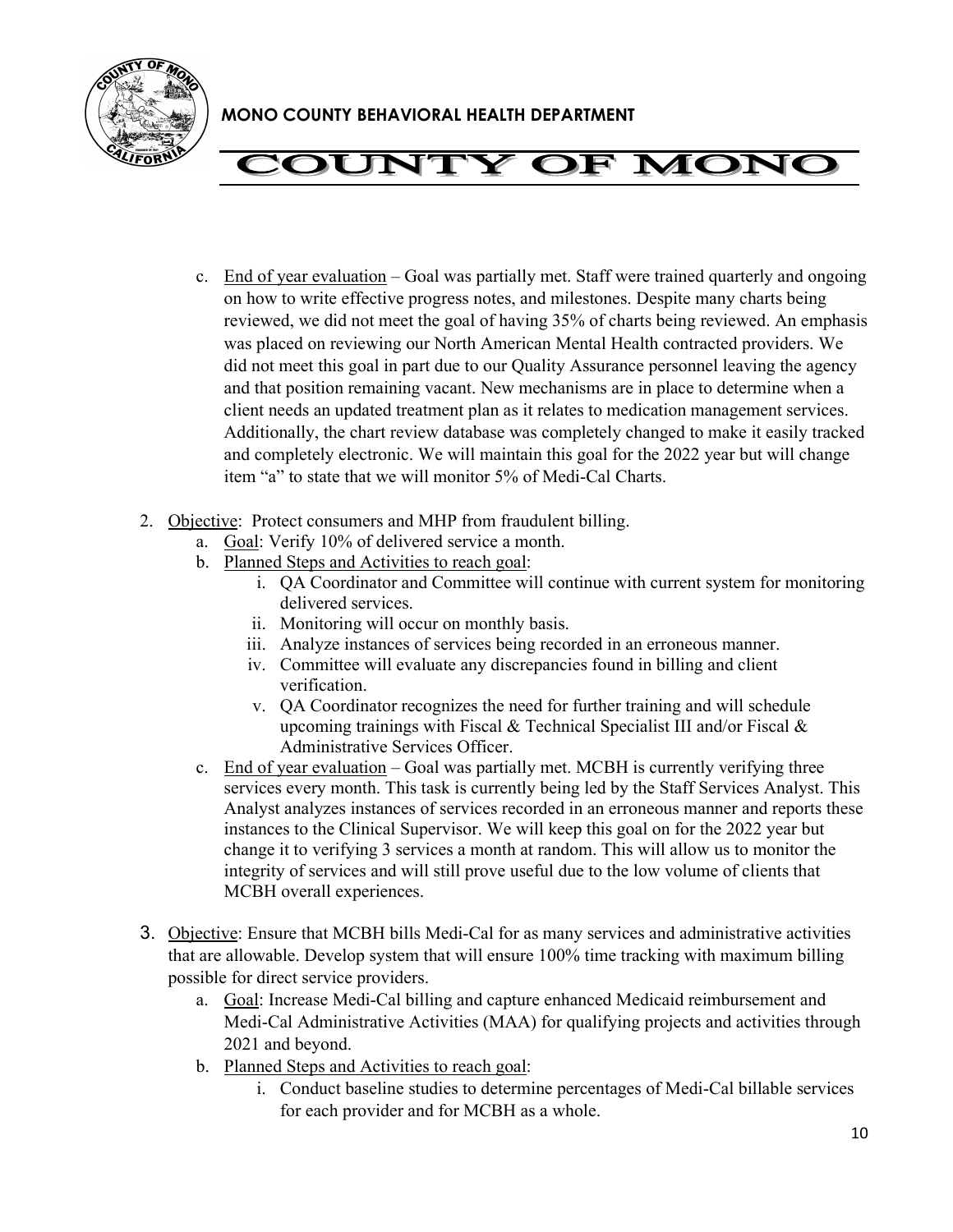

# **COUNTY OF MONC**

- ii. Establish goals for productivity based on percentages determined above.
- iii. Hire consultant to help assess where MCBH is missing billing opportunities and develop system to monitor.
- iv. Determine which activities and projects may be claimed at enhance rates and under MAA.
- v. Develop work plan to ensure our Medi-Cal billing practices are optimal for capturing qualified Federal Financial Participation.
- c. End of year evaluation Goal was partially met. MCBH developed a Productivity Tracking Application. We developed a tracking system and came up with new targets and expectations. Director has assigned fiscal staff to follow through on recommendations developed through work with consultant (Mike Geiss).

### **F. Accessibility of Services**

- 1. Objective: Maintain timely access to services for all new clients.
	- a. Goal: All clients seen within 10 days of registration.
	- b. Planned Steps and Activities to reach goal:
		- i. Front office staff enter all new registrations and intake appointments to intake log.
		- ii. QA Coordinator will review intake log on monthly basis.
		- iii. QA Coordinator will analyze instances of services lapsing more than 10 days and bring these instances to Committee meetings.
		- iv. Committee will identify any system improvements to make.
		- v. Committee will create PDSA and implement system changes to keep appointment time at 10 days or less.
	- c. End of year evaluation Goal was met. Based on an analysis of the intake/service request log, MCBH was able to provide an initial appointment (and begin assessment) for clients within 10 days.
- 2. Objective: Meet requirements for timely access to services for urgent conditions.
	- a. Goal:
		- i. Urgent care services that do not require prior authorization will be provided within 48 hours of the request for an appointment.
		- ii. Urgent care services that do require prior authorization will be within 96 hours of the request for an appointment. (This includes Intensive Home-Based Services Day Treatment Intensive, Day Rehabilitation, Therapeutic Behavioral Services and Therapeutic Foster Care.)
	- b. Planned Steps and Activities to reach goal:
		- i. Staff completing the intake log will complete the drop-down field for "urgent appointment"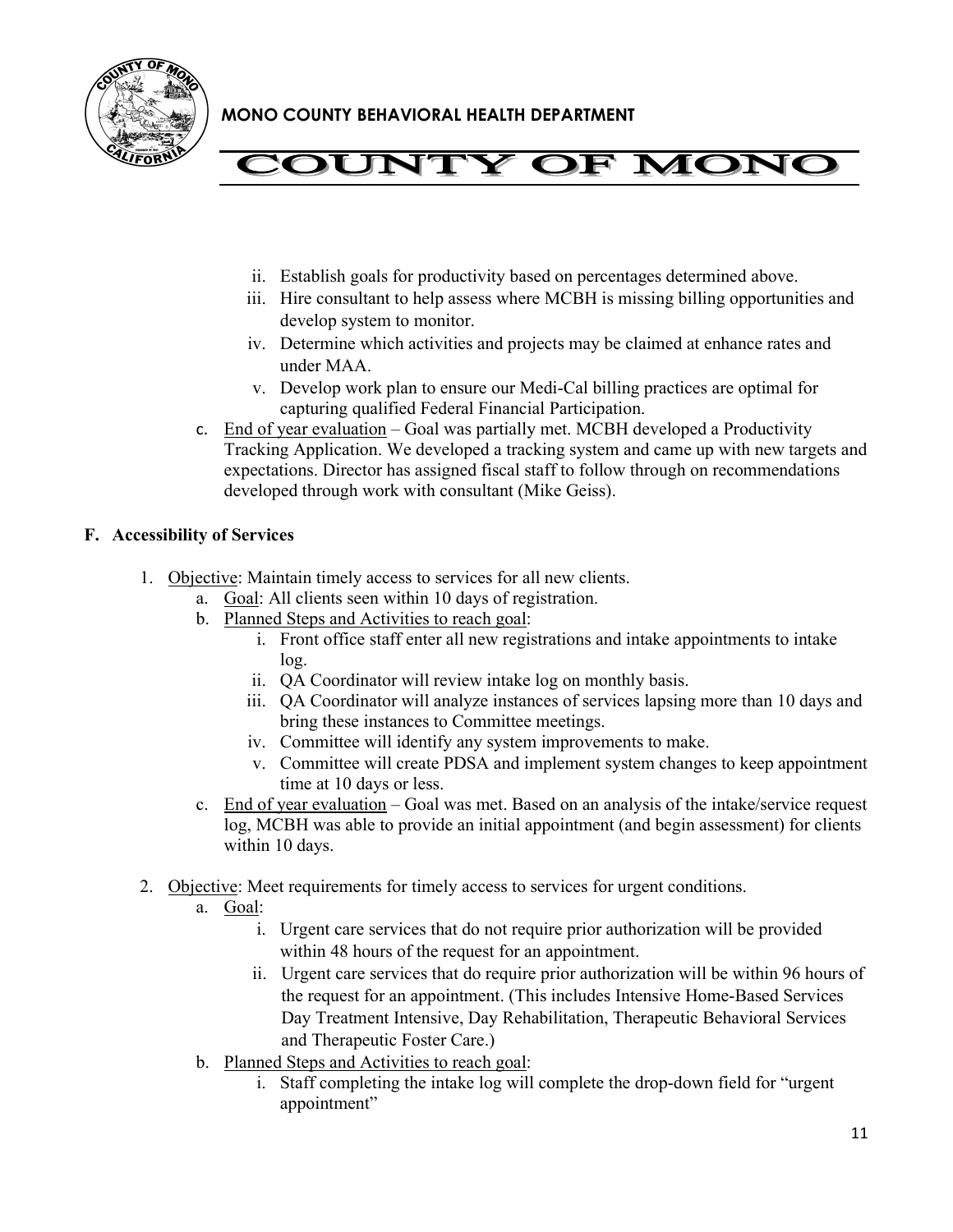



- ii. QI Coordinator or other designated staff will monitor to ensure services for urgent conditions are provided within required time frames.
- iii. Training will be provided to ensure staff are aware of these requirements.
- c. End of year evaluation Goal was met. Based on an analysis of urgent services within the intake/service request log, MCBH was able to provide access to services for clients within 48 hours.
- 3. Objective: Ensure access to after-hours care for MCBH clients.
	- a. Goal: Accessibility to after-hours care will be ensured through the 24/7 access line and availability of crisis staff.
	- b. Planned Steps and Activities to reach goal:
		- i. Access line staff will be available through the statewide, toll-free telephone number 24 hours a day, seven days per week, with language capability in all languages spoken by beneficiaries of the county.
		- ii. Access line staff will indicate the time of the call to show when it is after hours.
		- iii. Access line staff will transfer the caller to crisis staff when services are needed immediately.
		- iv. Access line staff will be trained as to protocols for transferring calls to the crisis worker.
		- v. QI Coordinator or other designated staff will monitor the access log to ensure access to after-hours care is occurring.
		- vi. Update the MCBH process for triage from the front desk and 24/7 access line staff to crisis worker.
		- vii. Design and implement training for front desk and 24/7 access line staff to ensure access to after hours crisis service occurs as smoothly as possible. Ensure staff are well trained to identify requests for urgent appointments.
	- c. End of year evaluation Goal was met. MCBH has been dedicated to answering calls associated with the FURS state line. No calls on this line have been made to date. In terms of the access line, phone gets answered 24/7 and logged in the call log. Test calls to make sure phone is answered and questions are addressed continue to be done and have been successful. If a client were to call in needing an emergency intervention, staff will direct consumers to their nearest emergency room when immediate services are needed. Consumers have occasionally called the access line, but the need has not arisen for them to speak to a Crisis Worker.

### **G. Cultural Competence**

- 1. Objective: Provide culturally, ethnically, and linguistically appropriate services to behavioral health clients and their families.
	- a. Goal: Implement activities as outlined on the Cultural Competence Plan.
	- b. Planned Steps and Activities to reach goal: